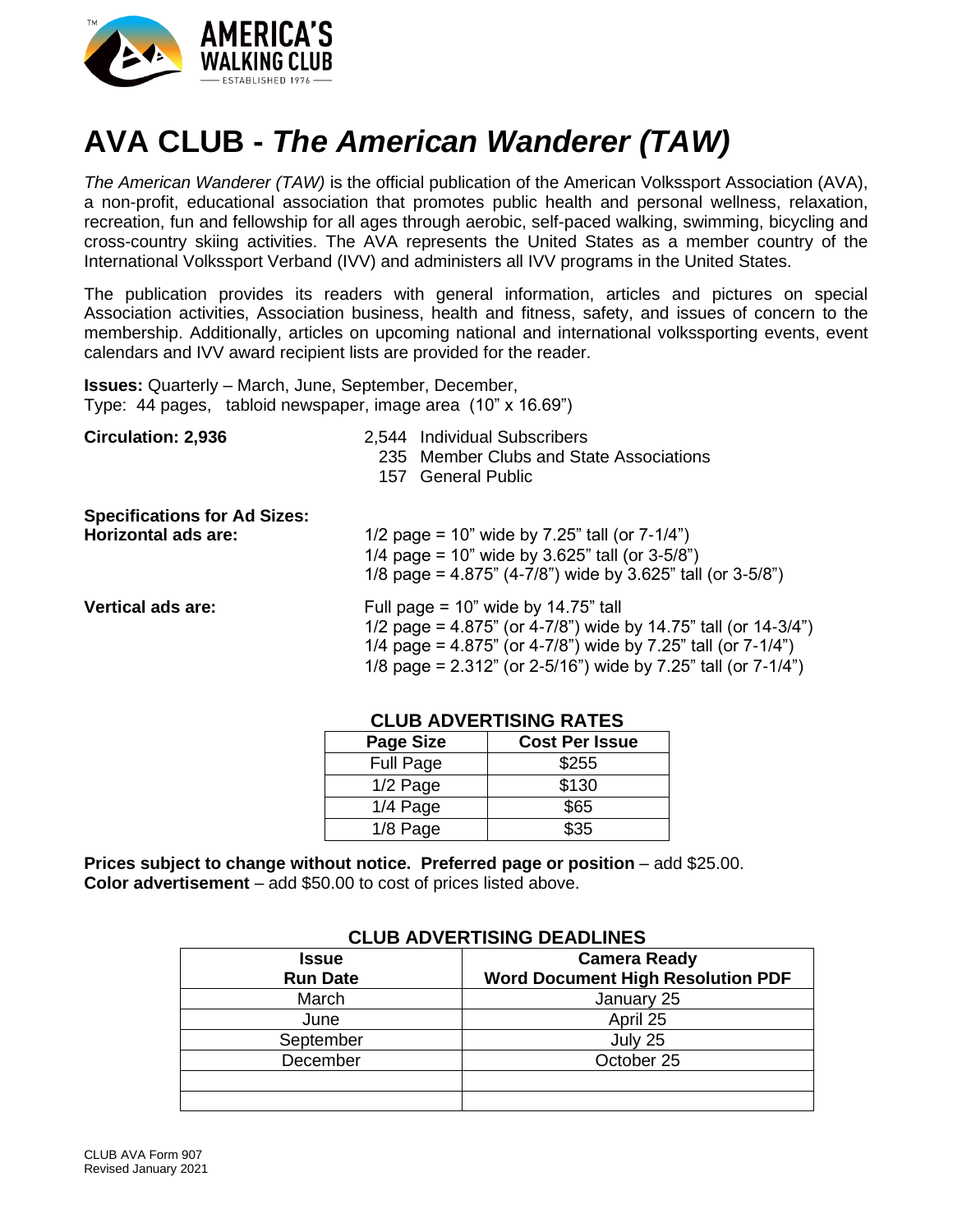

## **The American Wanderer (TAW) AVA Club Advertiser Agreement**

Date:

The firm listed below (Advertiser) agrees to purchase advertising space of the following size and cost subject to the Terms and Conditions listed on page 3.

#### **Display Advertisement**

| <b>Page Size</b>         | <b>B/W - Color</b> | <b>How Many Issues</b>                                                 | <b>Month of Issue</b>                                                              | Cost - Per Issue |  |
|--------------------------|--------------------|------------------------------------------------------------------------|------------------------------------------------------------------------------------|------------------|--|
|                          |                    |                                                                        |                                                                                    |                  |  |
|                          |                    |                                                                        |                                                                                    |                  |  |
|                          |                    |                                                                        |                                                                                    |                  |  |
|                          |                    |                                                                        |                                                                                    |                  |  |
|                          |                    |                                                                        |                                                                                    |                  |  |
|                          |                    |                                                                        |                                                                                    |                  |  |
|                          |                    | Preferred Page Positioning: ________ (yes or no) If yes - add \$25.00. | Camera Ready Word Document High Resolution PDF Advertisement Attached: (yes or no) |                  |  |
| Total \$: ______________ |                    |                                                                        |                                                                                    |                  |  |
| <b>Club Advertiser:</b>  |                    |                                                                        | <b>For Advertiser:</b>                                                             |                  |  |
|                          |                    |                                                                        |                                                                                    |                  |  |
|                          |                    |                                                                        |                                                                                    |                  |  |
|                          |                    |                                                                        |                                                                                    |                  |  |
|                          |                    |                                                                        | For American Volkssport Association:                                               |                  |  |
|                          |                    |                                                                        |                                                                                    |                  |  |
|                          |                    |                                                                        |                                                                                    |                  |  |
| Email:                   |                    |                                                                        |                                                                                    |                  |  |

Print/Mail *Advertising Agreement* form to address below, OR Save/Email form to: [henry@ava.org](mailto:henry@ava.org) Email/Attach *Camera Ready Word Document High Resolution PDF Advertisement* to: [henry@ava.org](mailto:henry@ava.org) with subject line "TAW Advertisement".

> American Volkssport Association, 1008 S. Alamo St, San Antonio, Texas 78228 Inquiries Contact: Henry Rosales at (210) 659-2112